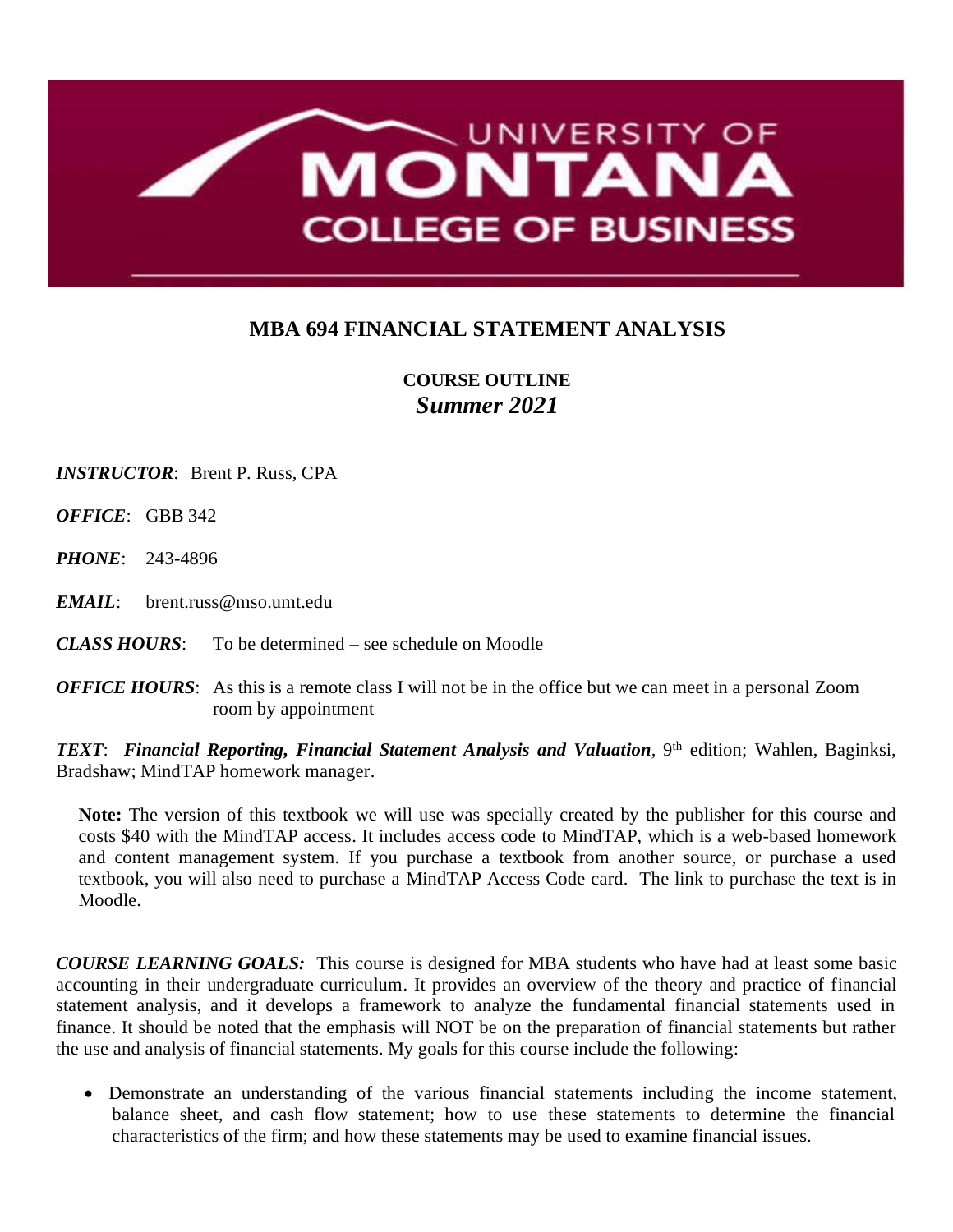- Apply the vocabulary from this course while analyzing financial statements.
- Interpret the theories from the course to show how the prepared financial statements help businesses make better decisions. You need to know these theories to know which tool in your tool-box of finance skills is the right one to use in any given situation.
- Become an intelligent consumer of the financial press: you need to be able to understand the implications of what goes on in the financial world for you and your business.

To that end, we will cover a number of different topics. In general, the first part of the course will be devoted to developing an understanding of financial statements, and the second part will be developed to applying that understanding to examine the implications on the financial characteristics of a firm.

- 1. We begin with a look at the elements of financial statements; how they are prepared; and how the components are defined.
- 2. Next we look at how the financial information contained in the financial statements is combined to present a picture of the firm.
- 3. Finally we examine how this information can be used by the financial manager and investor.

The course emphasizes the fundamental concepts underlying modern financial analysis. I know we are not all accountants and I will try to make things as understandable as possible, but you must be aware that this material is not always easy. Mastering it will require time and effort.

All students need to be familiar with the Student Conduct Code. The code is available for review online at: [http://www.umt.edu/vpsa/policies/student\\_conduct.php](http://www.umt.edu/vpsa/policies/student_conduct.php) .

*COLLEGE OF BUSINESS MISSION STATEMENT:* The College of Business creates the opportunity for a better life for our students, faculty, and staff through transformative experiences in and out of the classroom.

*VALUE PROPOSITION:* The College of Business at the University of Montana delivers transformative learning experiences, propelling our students to make immediate and sustained impact on business and society. Using the COB Method, we nurture the innate work ethic of our students to develop capable, confident problem solvers and ethical decision makers.

*COLLEGE OF BUSINESS BRAND PILLARS:* The following brand pillars drive our value proposition:

- Students first: We educate the whole person
- Experiential learning: We create experiences that matter
- Thought leadership: We create rigorous and relevant knowledge
- Stewardship: We value people, planet and profit

*DISABILITIES:* Students with disabilities will receive reasonable modifications in this course. The University of Montana assures equal access to instruction through collaboration between students with disabilities, instructors, and Disability Services for Students. "Reasonable" means the University permits no fundamental alterations of academic standards or retroactive modifications. Your responsibilities are to request reasonable modifications from me with sufficient advance notice, and to be prepared to provide current verification of your disability and its impact from Disability Services for Students. Please speak with me after class or during my